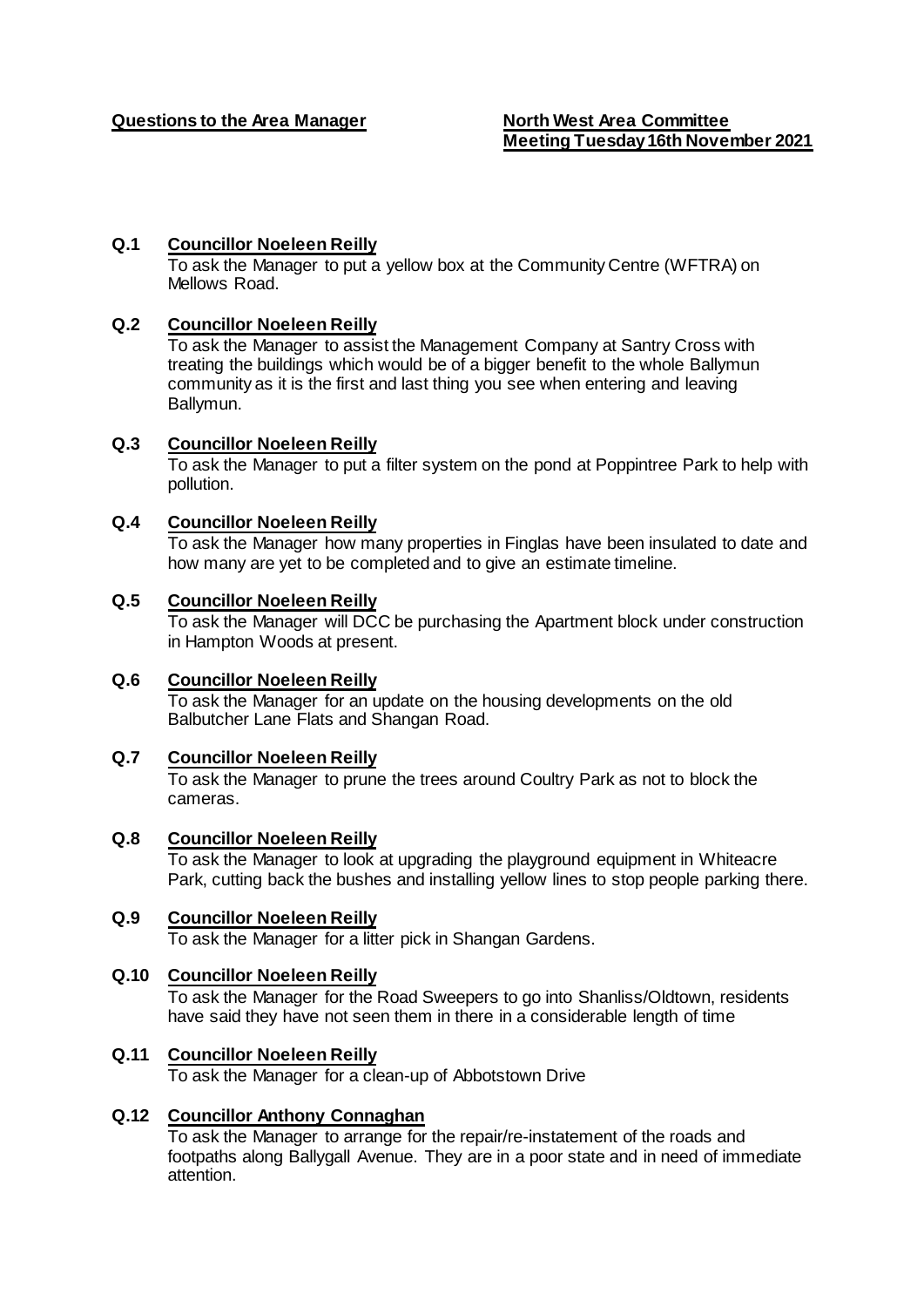## **Q.13 Councillor Anthony Connaghan**

To ask the Manager to arrange for a review of the parking arrangements at (detail supplied). There is a section where cars cannot park along the street due to the manner in which the tree pit is constructed. Residents who have visitors calling cannot park adjacent to the property due to this. Can this be looked at to see if anything can be adjusted to allow the on street parking please.

### **Q.14 Councillor Anthony Connaghan**

To ask the Manager to arrange for the laneway between (detail supplied) to be closed off as local residents have reported that it is creating a lot of anti-social activity in the area.

## **Q.15 Councillor Anthony Connaghan**

To ask the Manager to arrange for the footpaths on (details supplied) to be fully reinstated as they are in need of attention.

## **Q.16 Councillor Anthony Connaghan**

To ask the Manager to arrange for the footpaths and road to be resurfaced on (details supplied). This was promised years ago but the road has not received any attention in a long time.

### **Q.17 Councillor Anthony Connaghan**

To ask the Manager for an approximate timeframe of when the following houses (detail supplied) can expect to be insulated and can the Manager say if windows and doors are inspected simultaneously to ascertain whether they need replacing to complement the Insulation?

#### **Q.18 Councillor Anthony Connaghan**

To ask the Manager to provide a report on the leak at the steps on Ballygall Road West, to the rear of Bottom of the Hill pub and can the Manager explain if the works completed at the bottom of steps are temporary as people are reporting it to be a slip hazard.

### **Q.19 Councillor Anthony Connaghan**

To ask the Manager to provide an update on the paving at (details supplied) where the residents were expecting the completion of the paving to be done in recent months.

#### **Q.20 Councillor Anthony Connaghan**

To ask the Manager to arrange for the pruning of the tree at (detail supplied) where the tree is completely overbearing on the house as well as blocking light into the houses in that corner.

#### **Q.21 Councillor Anthony Connaghan**

To ask the Manager to confirm which areas in Ballymun were listed for round 2 of the weeding programme and provide dates of completion.

#### **Q.22 Councillor Briege MacOscar**

To ask the Manager to provide an update on the request for [details supplied] following the speed survey.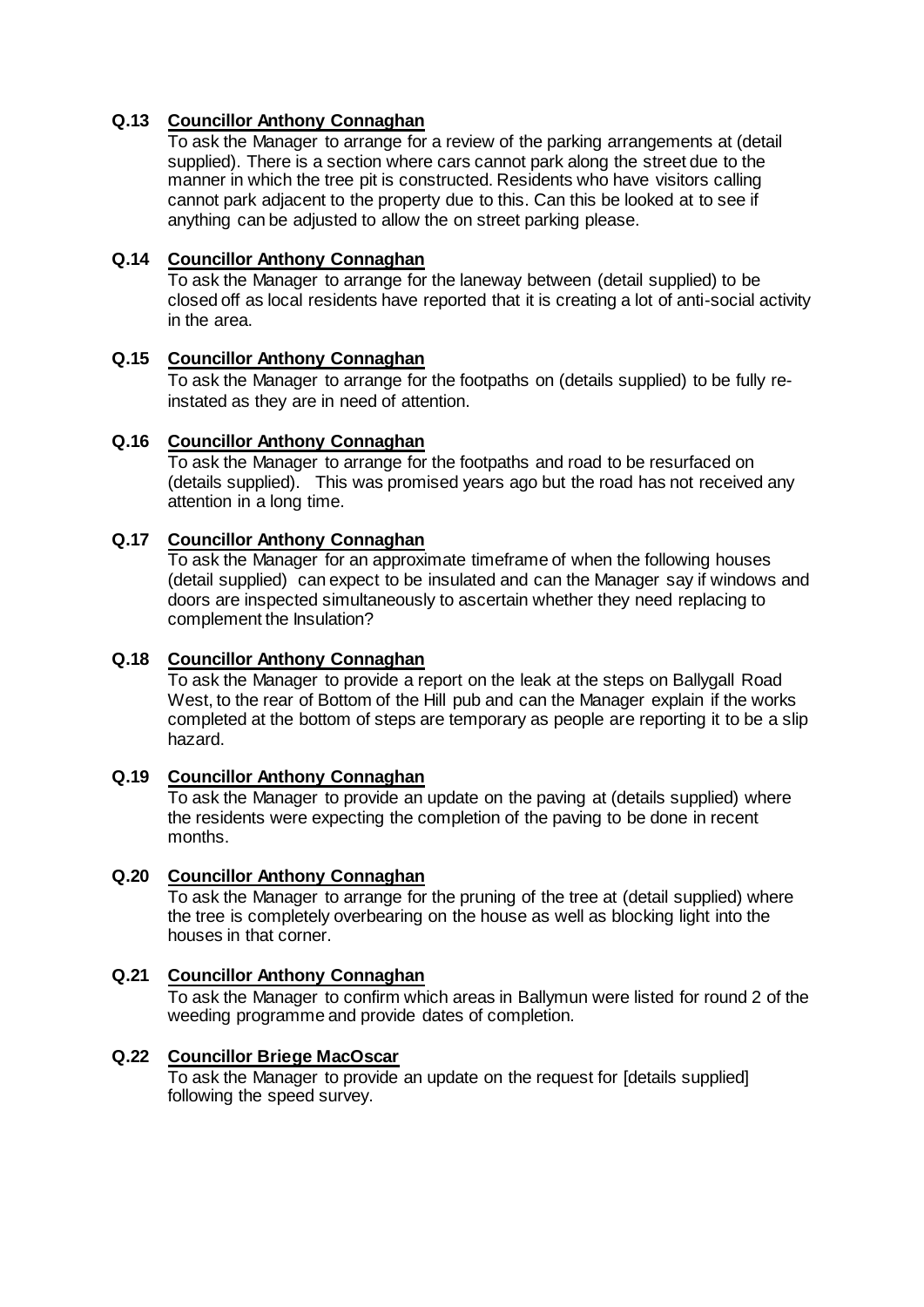## **Q.23 Councillor Briege MacOscar**

To ask the Manager to examine the possibility of maintaining the walkway between Balbutcher Lane and the bus stop number 7277 on St Margaret's Road as it is currently quite unsafe and poorly lit.

#### **Q.24 Councillor Briege MacOscar**

To ask the Manager can the gullies on [details supplied] be cleared as there are some issues with flooding.

### **Q.25 Councillor Briege MacOscar**

To ask the Manager can the gullies on [details supplied] be cleared as there are some issues with flooding.

#### **Q.26 Councillor Briege MacOscar**

To ask the Manager can the trees at the junction of [details supplied] be inspected and pruned as necessary.

#### **Q.27 Councillor Briege MacOscar**

To ask the Manager can the free standing street sign on the eastern side of Sycamore Park, beside number 58, be removed as there are two other street name signs on the road

## **Q.28 Councillor Briege MacOscar**

To ask the Manager to provide an update on the leak at [details supplied] as there are severe problems with damp and mould at this property.

#### **Q.29 Councillor Briege MacOscar**

To ask the Manager to investigate the problem of customer parking outside [details supplied] There is currently a bollard between the house and the shops but cars frequently park outside the elderly couples gate and engagement with the businesses has not improved the problem.

#### **Q.30 Councillor Briege MacOscar**

To ask the Manager to provide an update on the problem of scrambler bikes speeding through at [details supplied]. Bollards are currently in place but would extra planters or other measures be possible.

#### **Q.31 Councillor Mary Callaghan**

To ask the Manager if there are plans for a continuous cycle lane between Wellmount Road and the M50 junction as at the moment there is cycle track some of the way but then stops and it is dangerous for cyclists.

#### **Q.32 Councillor Mary Callaghan**

To ask the Manager to liaise with the Wadelai /Hillcrest Residents group to understand and address their concerns about the current dangers with traffic, to undertake a traffic assessment in the area, and to introduce appropriate traffic calming measures,

### **Q.33 Councillor Mary Callaghan**

To ask the Manager to investigate and take action regarding cars continuously parking on the pavement on the corner of [details supplied] as they are a nuisance to pedestrians, unsightly to residents and obstruct the line of sight of motorists trying to turn the corner.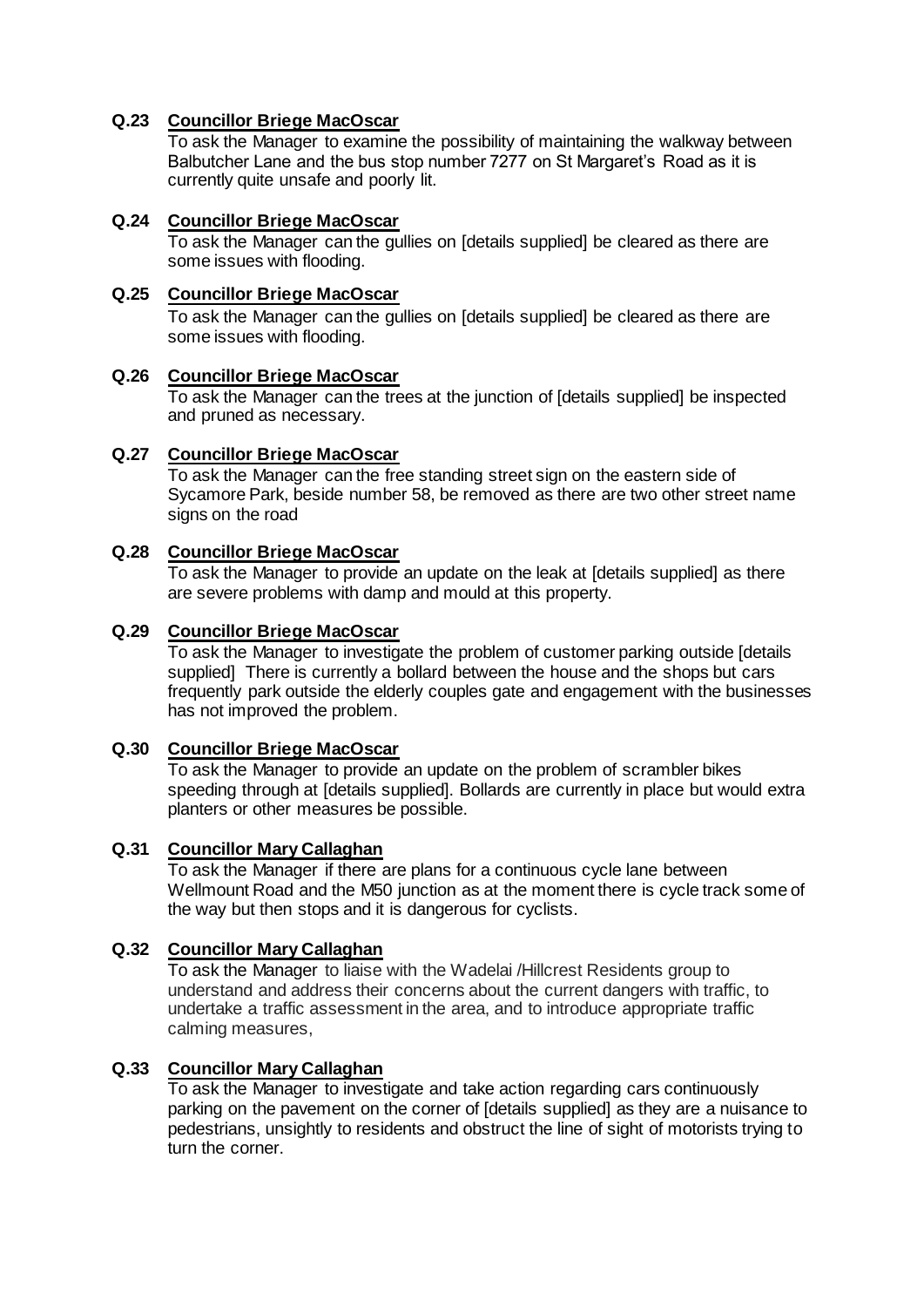## **Q.34 Councillor Mary Callaghan**

To ask the Manager to investigate and take action regarding the parking of a number of large vans and farm vehicles at [details supplied] which prevent car owners from using their designated parking spaces, are unsightly to residents and obscure drivers vision on a bend.

## **Q.35 Councillor Mary Callaghan**

To ask the Manager for an update on a bike track for the area and to arrange for Councillors to visit successful facilities in other areas.

#### **Q.36 Councillor Mary Callaghan**

To ask the Manager to install planters at the junction of McKee Road and Sycamore Road and at the entrance to Oakwood Road from Oakwood Park when the budget allows as there are environmental groups in the area who would be happy to maintain them.

#### **Q.37 Councillor Mary Callaghan**

To ask the Manager for an update on the field at [details supplied] and if there are any plans for future community use, preferably maintaining some of the biodiversity on the site.

### **Q.38 Councillor Mary Callaghan**

To ask the Manager for an update on the roadworks at the junction of St. Mobhi Road/Ballymun Road/Griffith Avenue Extension in terms of the purpose of the roadworks, timelines for completion and any future plans for roadworks there or nearby.

#### **Q.39 Councillor Mary Callaghan**

To ask the Manager to install traffic calming measures where there is a new road layout at Gateway Crescent and Sillogue Road as there is speeding in the area

#### **Q.40 Councillor Mary Callaghan**

To ask the Manager for an update on plans to improve the appearance of unsightly walls on St Margaret's Road including an update on a proposed mural.

#### **Q.41 Councillor Mary Callaghan**

To ask the Manager if the tender process for the Prospect Hill DCC-owned apartments is completed; the reason for the excessive delay in progressing this and when remediation works will commence

#### **Q.42 Councillor Keith Connolly**

To ask the Manager if he will arrange for an inspection of the windows and doors at (details supplied).

#### **Q.43 Councillor Keith Connolly**

To ask the Manager for an update on the repair of the gutters at (details supplied)

#### **Q.44 Councillor Keith Connolly**

To ask the Manager to provide an update on the planned changes to the 5-arm junction in Finglas Village.

#### **Q.45 Councillor Keith Connolly**

To ask the Manager to provide an update on the proposed housing development at Kildonan.